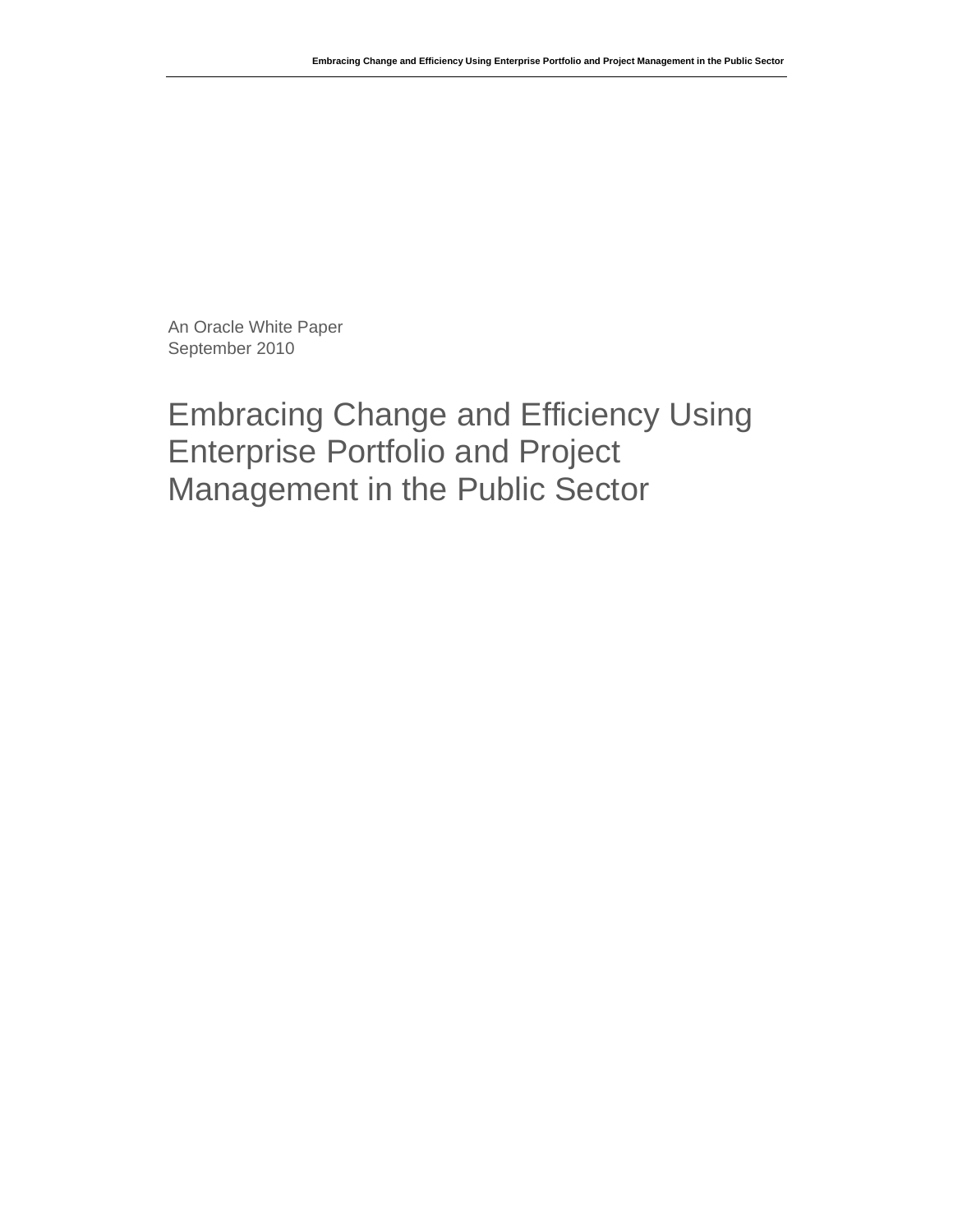### Introduction

Public sector organisations around the world are struggling to cope with unprecedented mandates to slash spending and become more efficient, while delivering expected tax payer services and governmental capabilities. This dire situation was recently echoed by the UK's new chancellor calling for significant public sector budget cuts even as organisations work to generate savings using the efficiency agenda guidelines. Even more cuts are to be expected over the coming years. These spending cut decrees only add to the frustration of many policy makers and strategists working in the public sector as their organisations struggle to:

- deliver effective change
- demonstrate the effectiveness of change
- show that investment of funds and resources have been effectively used
- prove that governance techniques have been applied
- deliver more and better services for less

Delivering strategic change is especially challenging in the public sector, partly due to the unusual diversity of stakeholders but also due to the complex range of targeted financial and non-financial benefits. The UK public sector is under duress as the fiscal drivers for change have never been more demanding. For these reasons a wide range of public bodies face the daunting task of trying to align existing projects and programmes with their strategy while adhering to sever austerity measures often with little decision support information.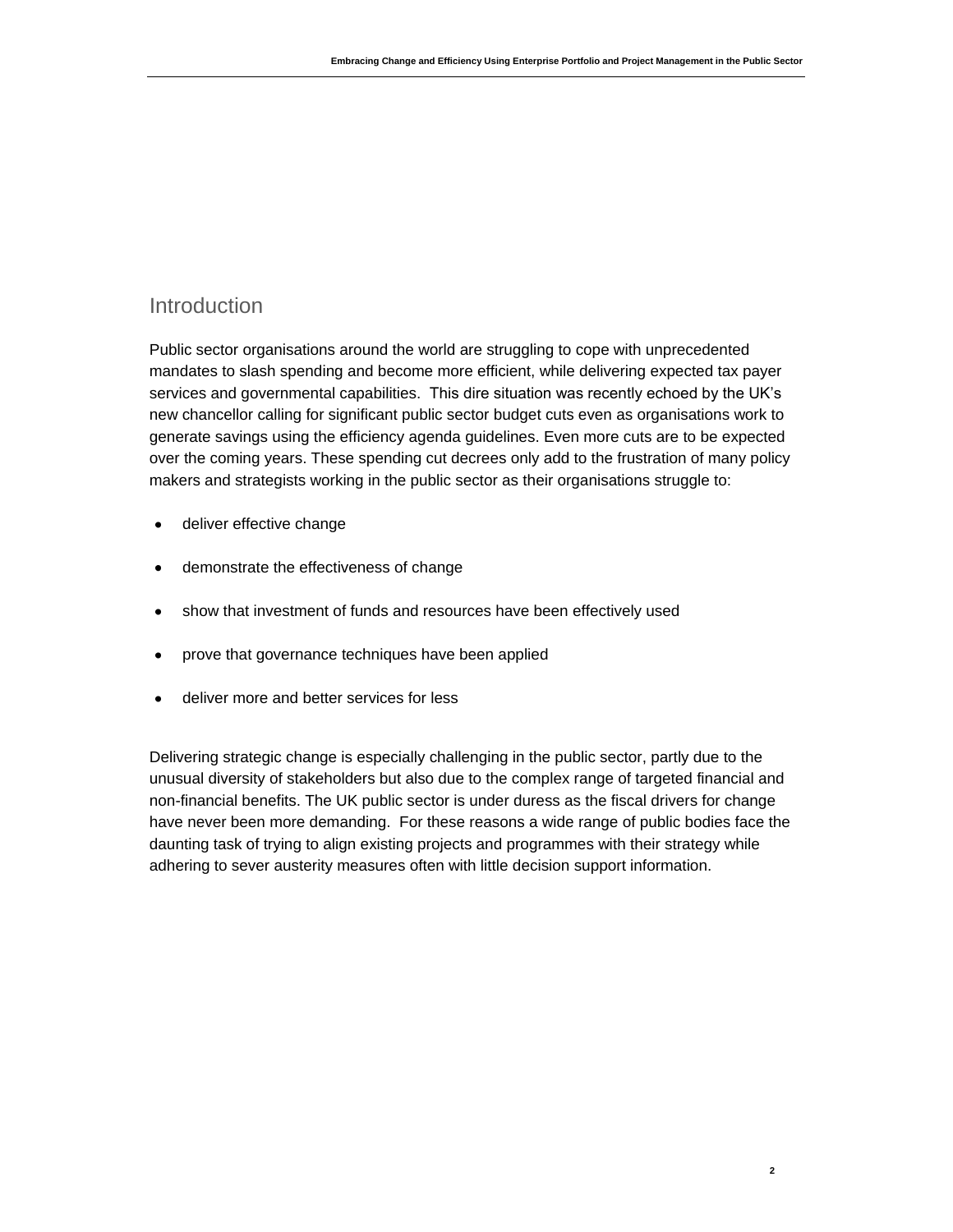**3**

Senior managers and executives in the public sector also face significant challenges in demonstrating the use of best practice governance techniques in the identification, selection, authorisation, prioritisation and delivery of strategically important programmes of change. However, the discipline of Enterprise Portfolio and Project Management (EPPM) is a proven governance technique that can provide decision support data to senior executives directing investments in change. EPPM is vital to enabling large, complex, modern organisations to achieve efficiencies. It offers a key set of techniques for those responsible for the delivery of an organisation's strategic aims. Delivering any significant change to an organisation is rarely a simple task and whilst introducing and maintaining EPPM requires commitment, it can quickly deliver early benefits as well as long term improvements.

This whitepaper provides an overview of the discipline, summarises the issues to be addressed, and proposes a practical roadmap showing how an organisation can achieve an effective and sustained implementation whilst delivering and demonstrating the benefits of this change. It is suitable for those responsible for the delivery of strategic change within a public sector organisation.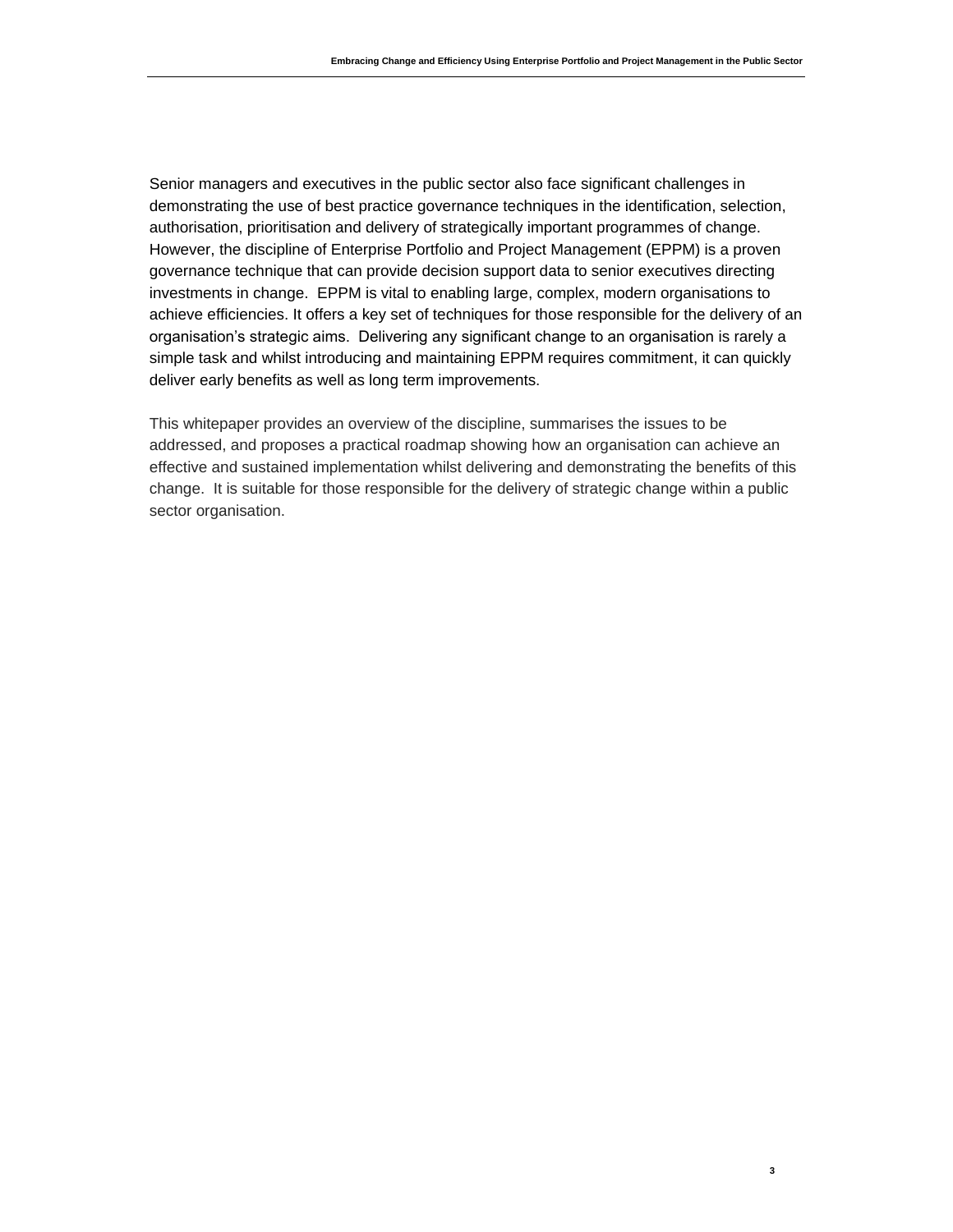### Defining Enterprise Portfolio and Project Management

Enterprise Portfolio and Project Management (EPPM) gives organisations the techniques to successfully manage change and meet their strategies and objectives, but what exactly is EPPM?

The Association for Project Management's Body of Knowledge (PMBoK5) <sup>1</sup>defines Portfolio management as:

"The selection and management of an organisation's projects, programmes and related business-as-usual activities, taking into account resource constraints … carried out under the sponsorship of the organisation".

As this definition makes clear, portfolio management is concerned both with selecting the most appropriate programmes and projects for the organisation to undertake as well as ensuring their effective management. It also stresses that portfolio management is concerned with the relationship between these initiatives and the business-as-usual activities with which they interface. In addition, this definition stresses the sponsorship by the organisation's senior management.

For comparison, programme management is primarily concerned with the delivery of one capability (a new function, product or improved service) and its associated benefits. While project management is concerned with the delivery of one product (e.g. an IT system). Only rarely does a single product deliver a benefit on its own.

Figure 1 below graphically illustrates how organisational strategy and change create the need for portfolios, programmes and projects to deliver the outcomes of change. A detailed description of the elements in Figure 1, can also be found in the Appendix.

**4**

<sup>1</sup> "APM Body of Knowledge", 5th Edition, Published in 2006 by Association for Project Management, Princes Risborough, UK.

<http://www.apm.org.uk/page.asp?categoryID=5&subCategoryID=169&pageID=0>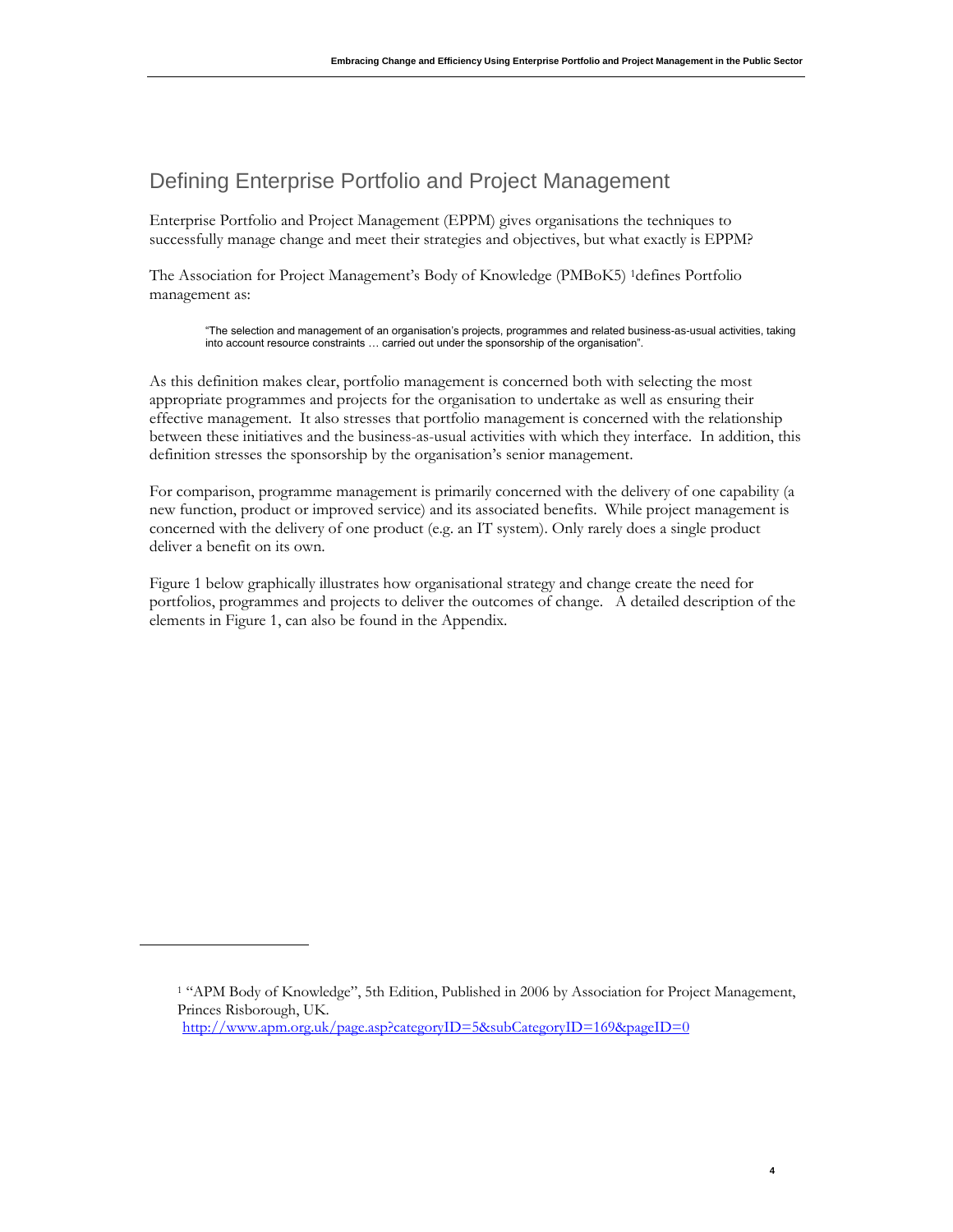

Figure 1. Taken from the Association for Project Management's Introduction to Portfolio Management.<sup>2</sup>

Enterprise Portfolio and Project Management offers public sector bodies the opportunity to deliver:

- A step-wise solution with both early and long term benefits  $\bullet$
- Efficiencies, reduced waste and better utilisation of resources  $\bullet$
- Much improved alignment with strategy  $\bullet$
- Better visibility across the landscape of portfolios, programmes and projects  $\bullet$
- Demonstrable governance  $\bullet$
- More services with greater efficiency and lower expense

<sup>2</sup> "APM Introduction to Portfolio Management", published in 2010 by Association for Project Management, Princes Risborough, UK.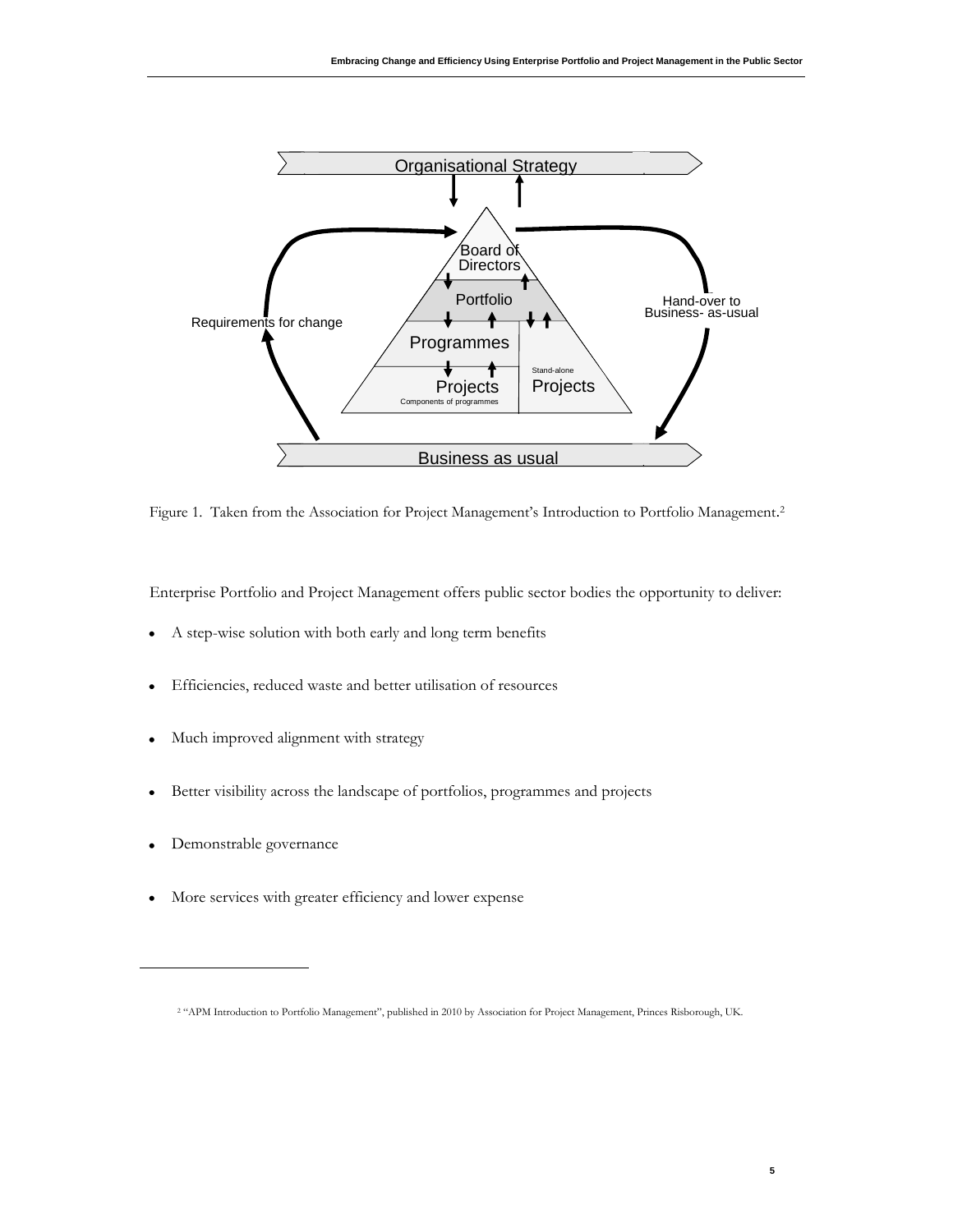The result is that EPPM connects the strategy and those responsible for that strategy to the programmes and projects undertaken by the organisation. The Office of Government Commerce offers many publications and tools especially pertinent to the UK public sector organisations. They are referred to in the reference section of this white paper. Especially relevant are:

- $\bullet$ The Starting Gate initiative and the Gateway Review Process <sup>3</sup>
- The Project, Programme and Portfolio Management Maturity Model (P3M3)<sup>4</sup>
- $\bullet$ Prince<sub>25</sub>
- Managing Successful Programmes<sup>6</sup>
- The Project, Programme and Portfolio Management Office Standard (P30)<sup>7</sup>  $\bullet$

A number of initiatives within the UK government stress the need for public sector organisations to deliver their strategies efficiently. For example, most UK public sector organisations have an overall strategy defining a future vision or growth path for the organisation. To deliver this strategy and "vision for the future" the organisation must identify a portfolio of programmes and projects designed to balance conflicting demands especially:

- The strategic imperatives  $\bullet$
- $\bullet$ The limited funds and resources available to deliver change
- The capability of the organisation to accept change
- $\bullet$ The benefits that the programmes are designed to deliver
- The risks associated with programmes of change  $\bullet$
- The conflicting desires of the diverse functions within the organisation

**6**

<sup>3</sup> OGC Gateway Overview [http://www.ogc.gov.uk/what\\_is\\_ogc\\_gateway\\_review.asp](http://www.ogc.gov.uk/what_is_ogc_gateway_review.asp)

<sup>4</sup> The Project, Programme and Portfolio Management Maturity Model (P3M3) www.ogc.gov.uk/documents/p3m3.pdf <sup>5</sup> Prince[2 www.prince2.com](http://www.prince2.com/)

<sup>6</sup> [www.managing-successful-programmes.com](http://www.managing-successful-programmes.com/)

<sup>7</sup> "P3O Online Repository", available from Office of Government Commerce, London, UK <http://www.p3o-officialsite.com/home/Home.asp>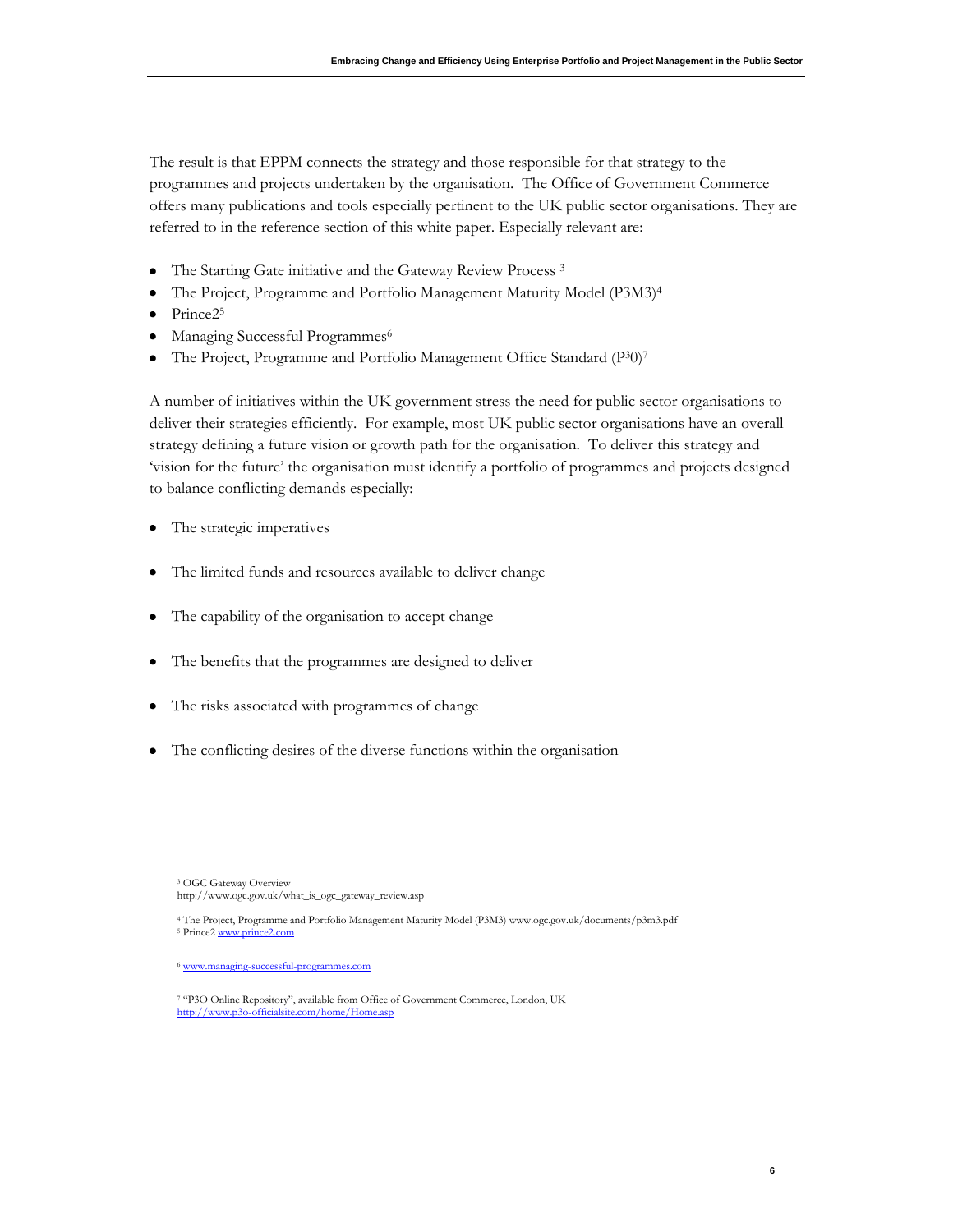Public sector programmes can be of various durations. The longer the timescale the greater the possibility that there will be an additional requirement to respond to changes in strategy as and when they occur. Organisations need tools that can support EPPM techniques and also meet and grow with their organisation"s level of governance process maturity. Some Project Management tools, like Oracle Primavera, have developed from a relatively simple focus on "doing projects right" to include "doing the right projects' and thence to 'doing the right projects, right'. They have grown from project management to EPPM with an understanding that organisations do not always start at the same level of governance maturity.

### Common Problems Faced by Organisations using Project Management

Many organisations have made the mistake of equating project management with EPPM and, as has been discussed, they are not the same thing. It is common to observe certain characteristics of organisations that have achieved only a low level of maturity in EPPM by focusing solely on project management. Some of these are outlined below:

- Uncontrolled portfolio of projects
	- Projects and programmes are permitted to develop from "the bottom up" within the various functions of the organisation. This tends to result in an uncontrolled portfolio of work.
	- Without the ability of the organisation to maintain an overview of the work, there is little ability to control the work
- No single version of the truth
	- Multiple systems, many of which are ad-hoc and informal, will be used to manage and report on projects. There will be many subjective status reports. For example, financial data will not conform with project data.
- "Pet" projects from senior managers and department heads
	- Projects involving significant investment will result from individual initiatives distributed around the organisation. These may be well intended but will rarely align with an overall organisation-wide strategy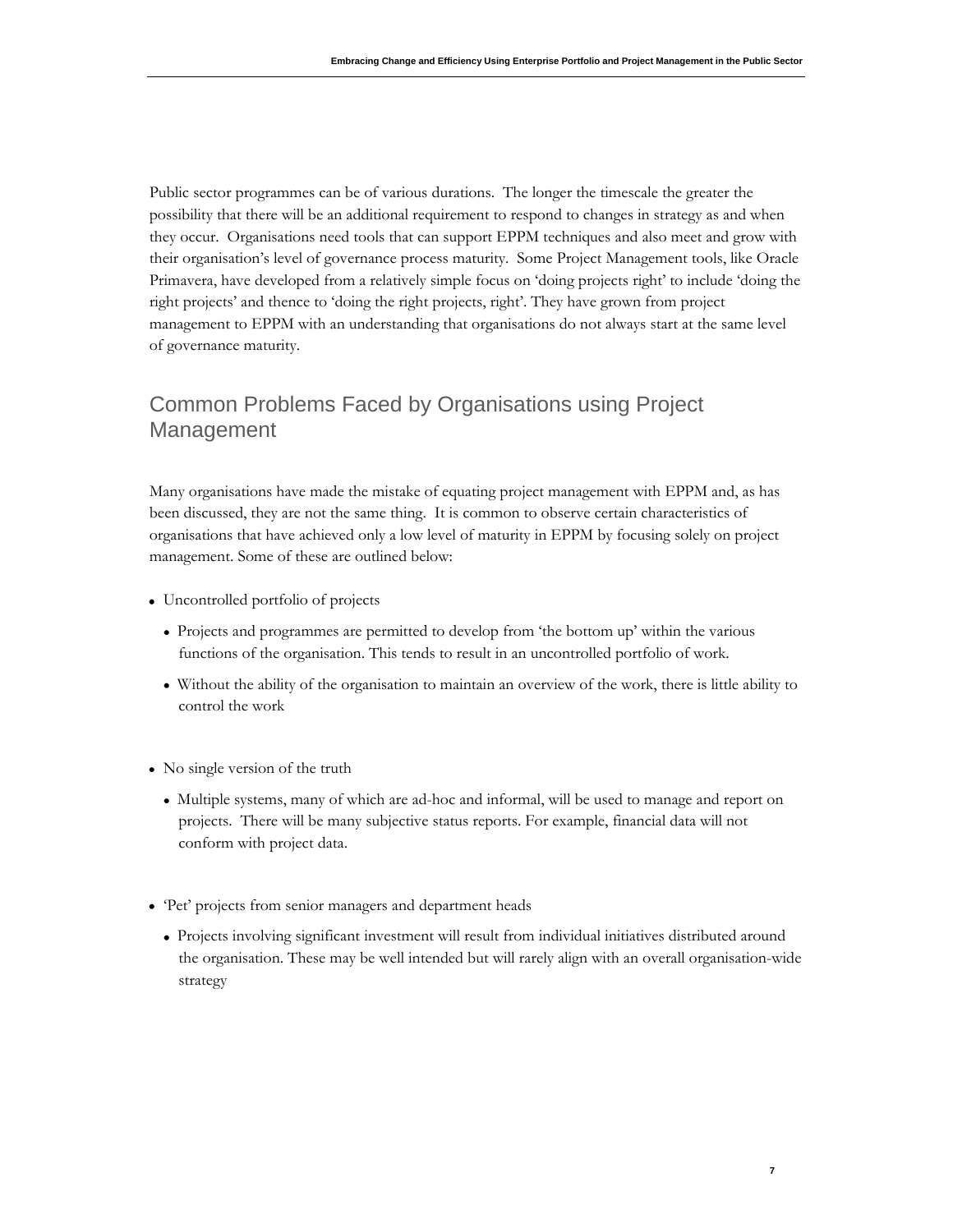- Inefficiency and waste
	- Resource effort and time will be wasted on projects that do not support objectives are not prioritised and often do not complete or fail to deliver benefits.
- Over-demand for resources
	- Lack of understanding of resource capacity and availability coupled with staffing duplicative, lowvalue projects often cause unplanned demands for the precious resources of the organisation resulting in project failures and delays.
- Conflicting projects
	- Projects will be initiated that, due to a lack of understanding and knowledge of important interdependencies, conflict and overlap.
- Poor levels of governance
	- The organisation will not be able to demonstrate the use of good governance practices and tools.
- Inconsistency
	- The organisation will be unable to demonstrate the use of consistent standards to programme and project management across the workload.
- Weak change control
	- Changes to projects will be both common and uncontrolled causing costs to rise and timescales to expand but these will be not be matched by improvements in benefit delivery.
- Misaligned project and organisational risk appetite
	- Due to a lack of understanding, either knowingly or unknowingly, some projects will accept risks that are beyond the organisation"s normal appetite for risk.

**8**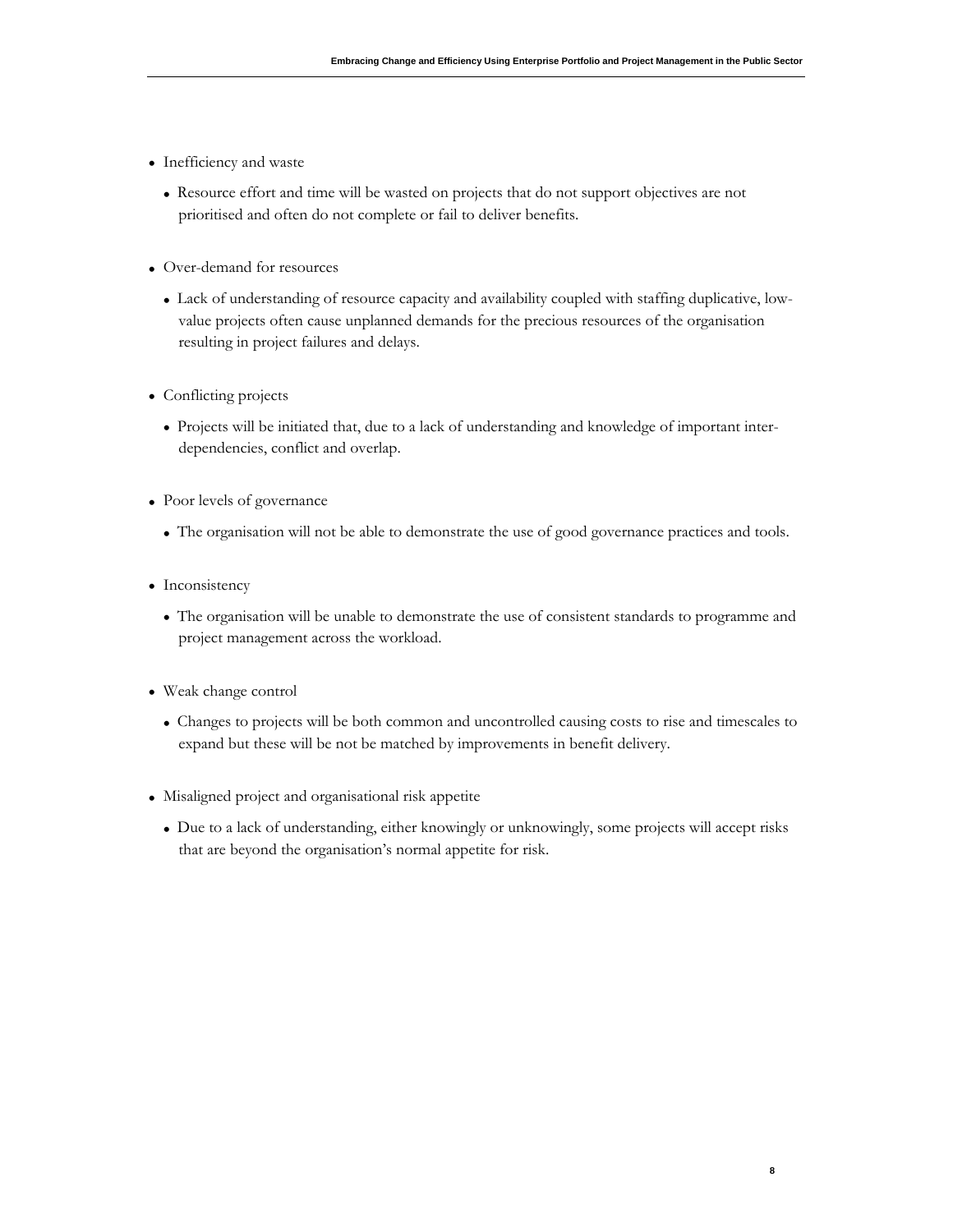## Adopting Enterprise Portfolio and Project Management

To avoid these pitfalls and achieve high levels of maturity in EPPM an organisation should thoughtfully consider how they should best approach implementing EPPM. The adoption of EPPM will normally be a project itself and clearly must reflect the state of the organisation's ability to manage its portfolio of projects at the outset.

The following seven steps propose a sequence through which EPPM can be adopted. The early benefits each step may be expected to deliver are referenced. Each organisation should consider its own specific start point on this maturity scale.

### Visibility across the current range of projects

A first step in improving maturity is to implement a process for collating status reports on all current projects. This may be initially a simple project register but often this is expanded to include the project's name; project manager's name; start and end date; budget; current status (e.g., due to start, on hold, in progress, overdue, completed); a short outline of its purpose and a traffic light representation of its status. Key data describing the expected benefits and alignment with overall strategy are often added as a second part of this growth.

Benefits of this step: Providing an overview of the current workload will enable the senior management to better understand each project's alignment with strategy. It is not uncommon to end this stage with the cancellation and redefinition of the less valuable projects.

#### Interactions between projects

It is important to understand the often complex relationships between projects so that the impacts of a deviation or out-of-tolerance development may be understood. These relationships may be logical, resource related and/or benefit related.

Benefits of this step: Visibility of conflicts and interactions between projects gives the EPPM team and the senior management an ability to understand how certain projects depend on each other, how certain benefits depend on the successful delivery of multiple projects and how some projects demand the same resources.

This stage may lead to delays in projects scheduled unrealistically when considered in relation to other projects on which they depended.

#### Resource management

All organisations have limited resources and, especially in the public sector, many of the resources will have multiple roles on projects as well as a business-as-usual responsibilities. Unpredicted overloads are contrary to efficiency and it is exceptionally challenging to balance availability and demand.

Benefits of this step: A clear understanding of the resource demands of the total project workload and the business as usual workload over time allows this to be matched with resource availability.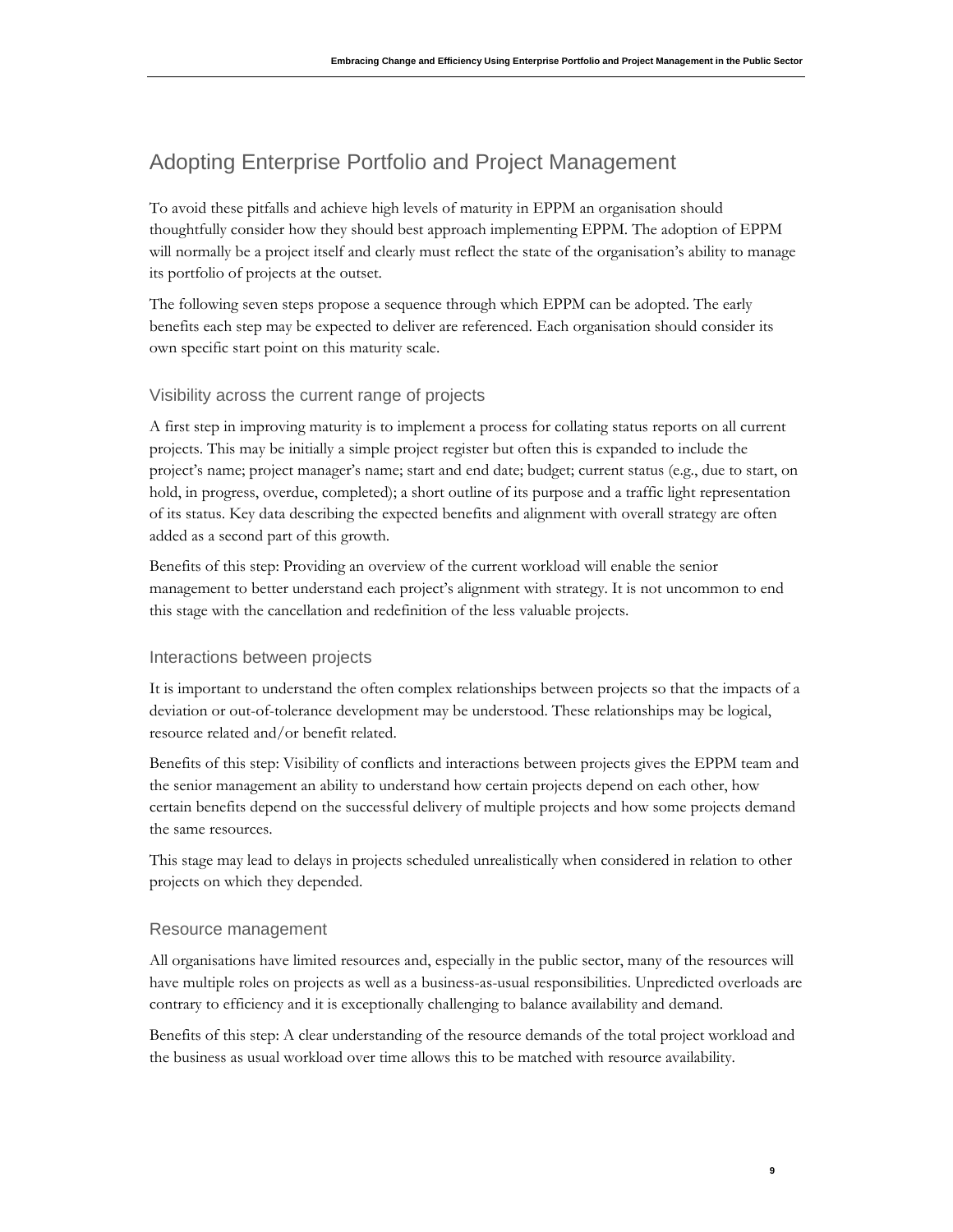Predictions often enable the team to pre-empt and therefore avoid over-demands that would have led to project failures and take advantage of under-demands that allow faster deliveries.

#### Best practice techniques and tools

A portfolio of projects will benefit from a consistent set of best practice tools and techniques and this will also ease the efficient collation of status data across the portfolio.

Benefits of this step: The use of consistent tools and techniques across the workload will demonstrate good practice and allow interaction and interchange between project teams at a level previously impossible. With modern tools, geographical distance need present no barriers.

#### **Governance**

The use of repeatable, consistent and appropriate governance processes will help to deliver and demonstrate professionalism in the management of the portfolio. Appropriate governance will also ease the efficient collation of status data across the portfolio.

Benefits of this step: The organisations can easily demonstrate that projects are following a set of appropriate procedures and become aware of those where these procedures are not being followed. Again this will allow interaction and interchange between project teams and clearly demonstrate adherence to government best practice guide lines.

#### Select the most beneficial programmes of change

The use of best practice governance techniques in the identification, selection, authorisation, prioritisation and delivery of strategically important programmes of change implies a programme board empowered to make decisions about programmes and projects. To enable this board to make rational decisions it must have:

- An understanding of the organisation's strategy and any changes to it.
- A clear view across the landscape of current projects including their status.
- An understanding of the interactions between those projects.
- The ability to plan work within the capacity of the organisation to deliver change through resource predictions.
- The confidence that project will be managed with best practice tools.
- The knowledge that governance processes will be followed.

The process for initiating authorised programmes of change is not complex but relies on good judgment. Historically decision makers have found it hard to support their decisions with hard data describing the current state of the existing workload and valuable models of potential new initiatives. Programme Boards using EPPM can view the current workload as well as projects contending to join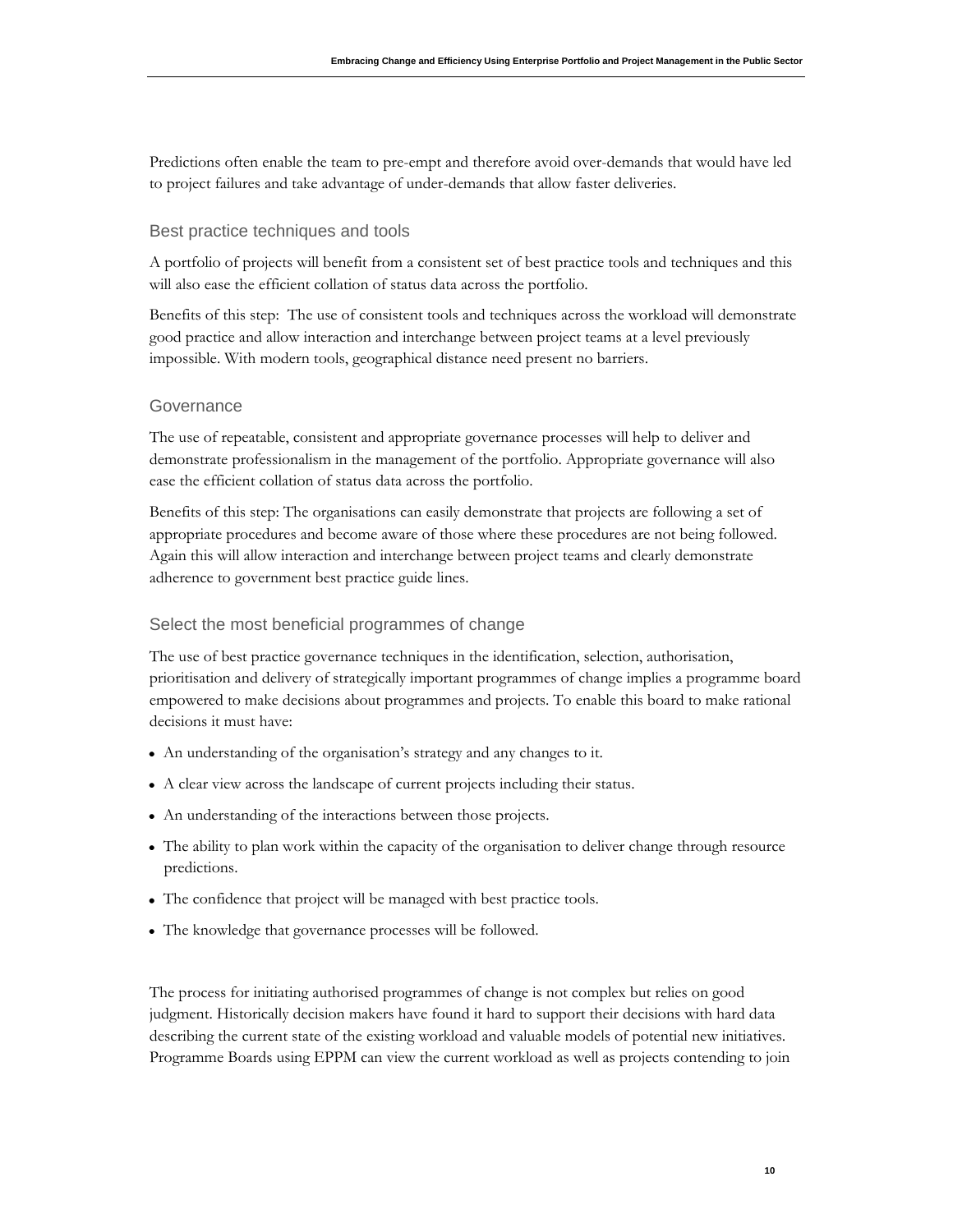the workload. On the basis of this information they can make rational decisions and authorise, amend, delay or cancel individual projects and programmes.

### Some Practical Issues

Adopting EPPM is often thought to be difficult and complex and while there are some practical issues that any organisation must address, adoption can be approached in a step-wise approach. This approach may focus first on a specific area of the organisation and establish a repeatable governance process and employ a small, select set of metrics to get an understanding of the priority, value and health of portfolio of programmes or projects. Even with this level of analysis the organisation should be able to make decisions on the "low-hanging" fruit. As success is achieved this effort can be expanded to other parts of the organisation and additional governance processes and metrics can be deployed. The point is to get started and grow.

However, no matter what approach is taken, the importance of EPPM and its impact across an organisation cannot be stressed strongly enough. Overtime, EPPM will likely involve a set of tools geared to support the discipline. This will take time to implement and manage. It is normal practice for a Portfolio, Programme and Project Office (P3O) to play a central role in administering an EPPM system (see the OGC's P3O guidance notes)8. Whilst this need not be an onerous task, it does require some administration to be undertaken by a group that is ideally independent of the project workload and that reports to the programme board.

It must be underscored that the techniques of EPPM do not lend themselves well to being deployed using a "desk-top" application. As its name implies, it is enterprise nature and requires an enterprise application that will require the co-operation of project, programme and portfolio managers in the organisation. It should however deliver benefits to those managers by significantly improving their ability to manage their work, deliver on expected outcomes while easing their reporting requirements.

<sup>8</sup> "Benchmarking Reliable Delivery – Assessing the impact of, and metrics for, portfolio management control and governance", available upon request from the Cabinet Office, London, UK.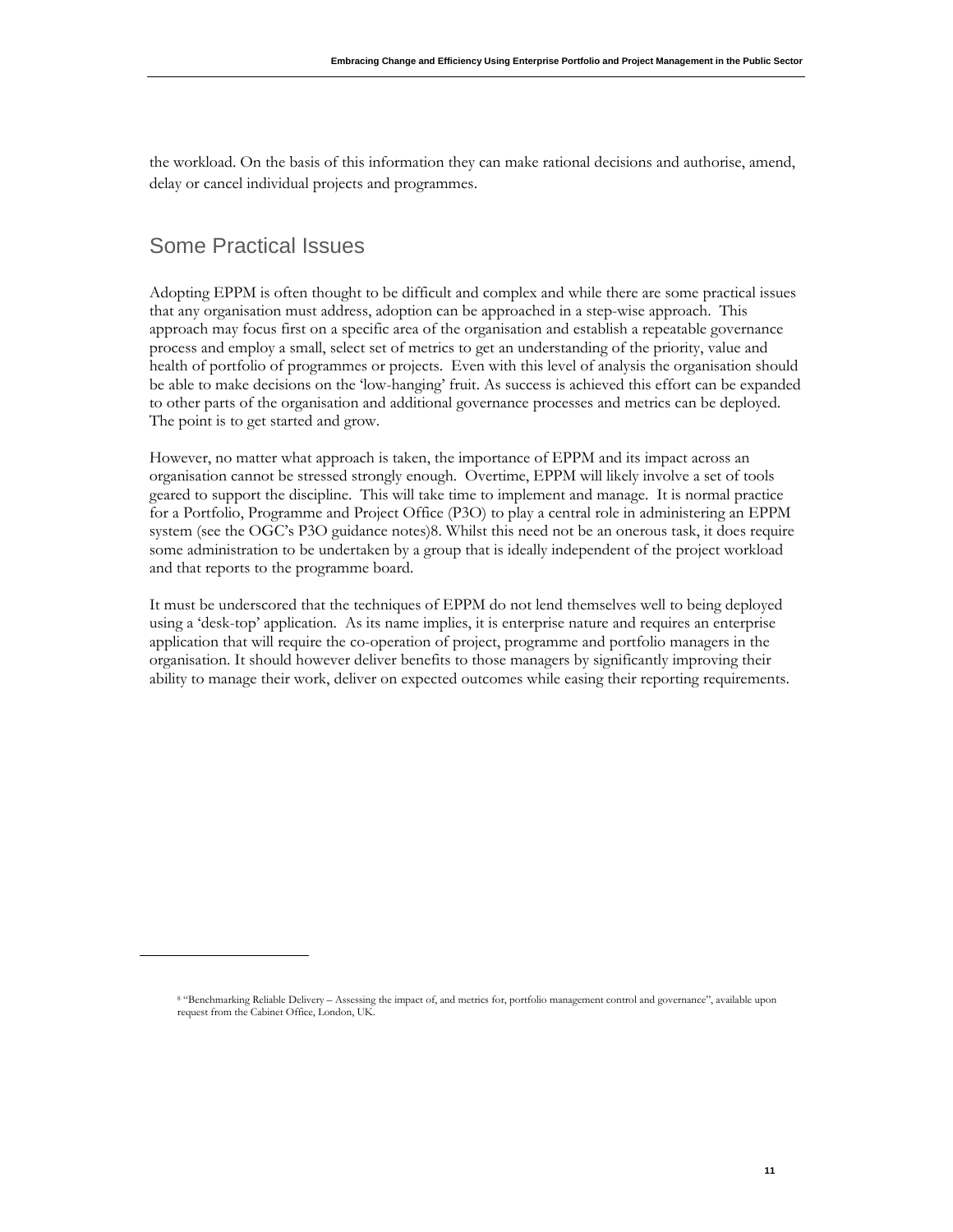### **Conclusion**

Enterprise Portfolio and Project Management (EPPM) offers a transformational route to public sector organisations wishing to deliver their strategy, aims, objectives and improvement targets through better control over their projects and programmes. At this critical juncture with the vise grip of fiscal discipline already tightened, governmental bodies must amend their approach to delivering change programmes and business as usual efforts. The discipline of EPPM will ensure that portfolios and programmes are composed of the right projects and the right resources are available to manage them.

Implementing EPPM will enable organisations to make wise prioritisation decisions to meet fiscal constraints while reaping the rewards from actively pursuing savings and delivering against the efficiency agenda. Oracle"s Primavera can support organisations wherever they"re at on the EPPM maturity curve and help them realise these benefits. The government funding coffers are low and the stakes in demonstrating public sector accountability and transparency are high – making the decision to embark on the EPPM journey the easiest and most obvious of all the difficult decisions ahead.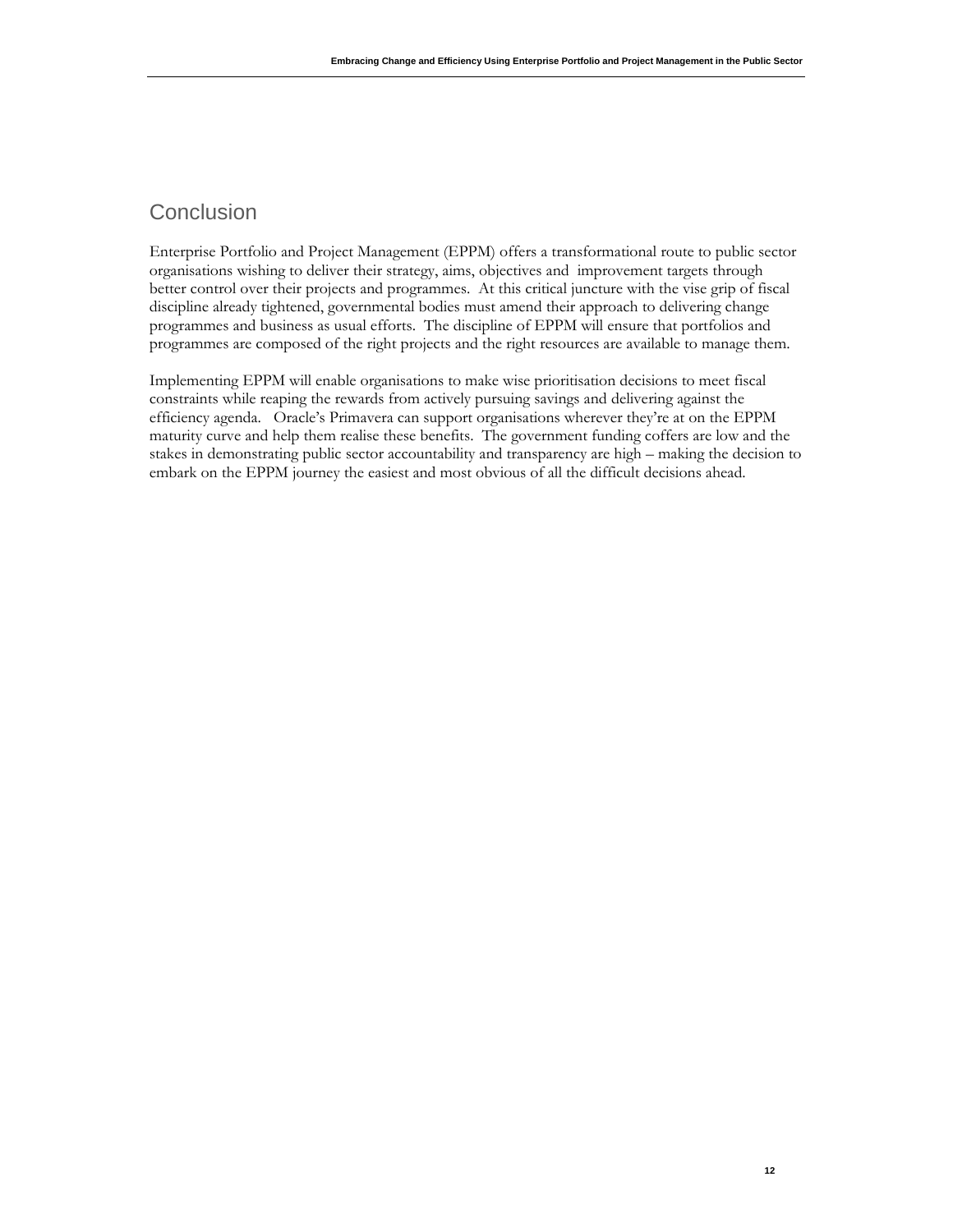### APPENDIX

#### **APPENDIX: TABLE CONTRASTING ENTERPRISE PROJECT PORTFOLIO MANAGEMENT**

| <b>ELEMENTS</b>            |                                                                                                                         |                                                                                                                                                                                 |                                                                                                                                                 |
|----------------------------|-------------------------------------------------------------------------------------------------------------------------|---------------------------------------------------------------------------------------------------------------------------------------------------------------------------------|-------------------------------------------------------------------------------------------------------------------------------------------------|
| <b>ASPECT</b>              | <b>PROJECT MANAGEMENT</b>                                                                                               | <b>PROGRAMME MANAGEMENT</b>                                                                                                                                                     | PORTFOLIO MANAGEMENT                                                                                                                            |
| Scope                      | A narrow scope focused<br>on delivery of defined<br>products                                                            | A wide scope, focussed on delivery of a<br>capability (or set of capabilities) that will<br>make possible the realisation of<br>expected business benefits.                     | All the initiatives (programmes and<br>projects) for the organisation as a<br>whole, or for a particular domain within<br>the organisation.     |
| <b>Success</b><br>Criteria | On time, on-budget, on-<br>specification creation of<br>the defined products.                                           | The realisation of the expected business<br>benefits.                                                                                                                           | The overall contribution to the<br>organisation's strategy of its complete<br>portfolio of programmes and projects                              |
| Approach<br>to Change      | Change should be strictly<br>controlled to minimise<br>impact on time, cost and<br>scope                                | Change is inevitable and should be<br>embraced, but the impact should be<br>reviewed against the business case.                                                                 | Objective is to structure the portfolio to<br>optimise the organisation's benefits<br>against the total investment being made.                  |
| Timescale                  | The time needed to create<br>and deliver the defined<br>products - typically<br>expressed in months.                    | The time needed to create the new<br>capability and transition appropriate<br>activities to it - typically several years.                                                       | An ongoing, business-as-usual activity<br>with no anticipated end date                                                                          |
| Typical<br>Planning        | Detailed planning to<br>manage delivery of<br>defined products.                                                         | High-level plans provide guidance and<br>oversight of component projects, allowing<br>identification and resolution of conflicts<br>and inter-dependencies between<br>projects. | Overall processes and communications to<br>establish contributions and costs of the<br>whole portfolio.                                         |
| Typical<br>Controls        | Monitor and control tasks<br>to ensure on-budget, on-<br>time, and on-specification<br>delivery of defined<br>products. | Monitor component projects and ongoing<br>work through governance structures.                                                                                                   | Monitor aggregate performance of whole<br>portfolio, in terms of overall benefits<br>realised and contribution to organisational<br>objectives. |

#### **EPPM EMBRACES PROJECT, PROGRAMME AND PORTFOLIO MANAGEMENT**

Taken from the Association for Project Management Introduction to Portfolio Management.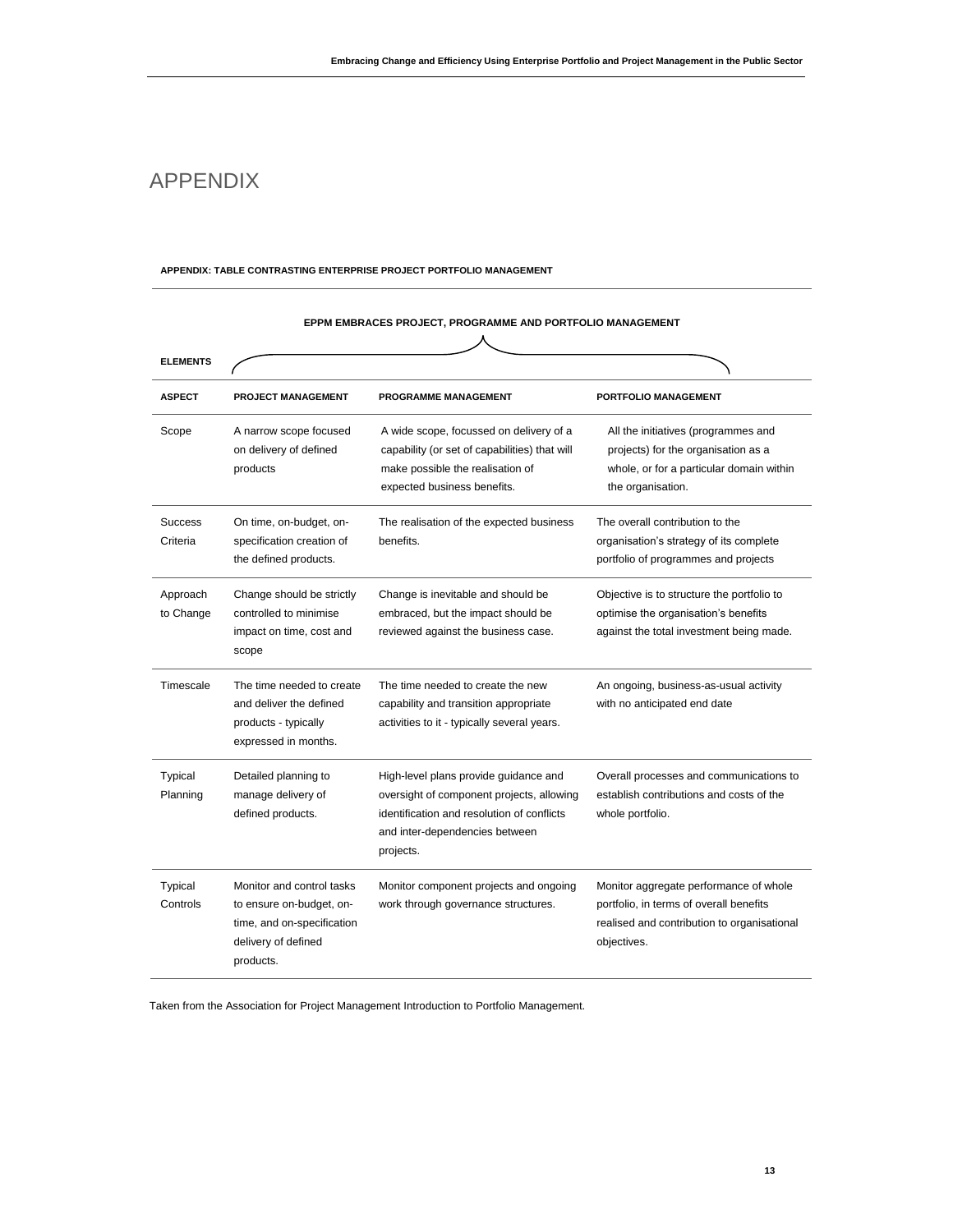### Other Publications and Related References

Regional Centres of Excellence – Improvements through efficiency <http://www.rcoe.gov.uk/rce/core/page.do?pageId=10106>

O'Brien, John, New UK government presents unique challenge for UK S/ITS market [http://co118w.col118.mail.live.com/mail/RteFrame\\_15.1.3059.0405.html?pf=pf#1](http://co118w.col118.mail.live.com/mail/RteFrame_15.1.3059.0405.html?pf=pf#1)

OGC's MSP 2007 publication and qualification [http://www.ogc.gov.uk/delivery\\_lifecycle\\_overview\\_of\\_managing\\_successful\\_programmes\\_msp\\_.asp](http://www.ogc.gov.uk/delivery_lifecycle_overview_of_managing_successful_programmes_msp_.asp)

OGC/Cabinet Office Portfolio management Consultation Document [http://www.ogc.gov.uk/delivery\\_lifecycle\\_portfolio\\_management.asp](http://www.ogc.gov.uk/delivery_lifecycle_portfolio_management.asp)

PMI Standard in program management. <http://www.pmi.org/Resources/Pages/Library-of-PMI-Global-Standards-Programs.aspx>

PMI, "The Standard for Portfolio Management", published in 2006 by Programme Management Institute Inc, Newtown Square, PA, USA. <http://www.pmi.org/Resources/Pages/Library-of-PMI-Global-Standards-Organizations.aspx>

The Efficiency Agenda: Gershon Review of Public Sector Efficiency. [www.supply2.gov.uk/pdfs/gershon\\_review.pdf](http://www.supply2.gov.uk/pdfs/gershon_review.pdf)

"APM Introduction to Programme Management", published in 2006 by Association for Project Management, Princes Risborough, UK. <http://www.apm.org.uk/IntroductiontoProgrammeMangement.asp>

"Gower Handbook of Programme Management", published in 2006 by Gower Publishing Ltd, Aldershot, UK. <http://www.gowerpublishing.com/isbn/9780566086038>

"Portfolio Management Guide" available from Office of Government Commerce, London, UK and at [http://www.ogc.gov.uk/delivery\\_lifecycle\\_portfolio\\_management.asp](http://www.ogc.gov.uk/delivery_lifecycle_portfolio_management.asp)

"Project Portfolio Management Framework" available from Cambridgeshire County Council, Cambridge, UK, and at [: http://www.idea.gov.uk/idk/core/page.do?pageId=582974](http://www.idea.gov.uk/idk/core/page.do?pageId=582974)